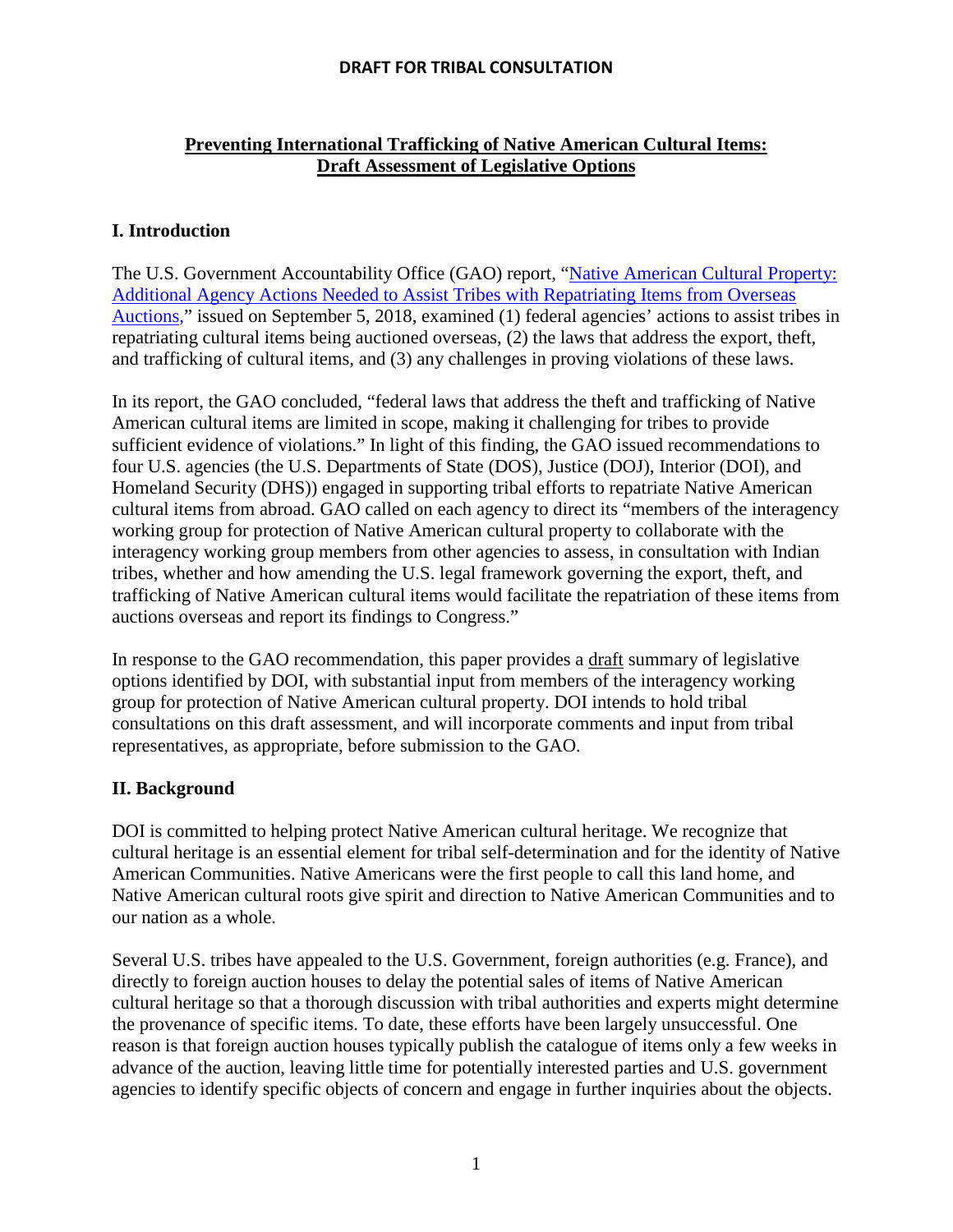Additionally, efforts by tribes to stop the auctions through litigation in foreign courts have not succeeded.

As the GAO found, the current U.S. legal framework requires strengthening to prevent future illegal takings and exportation of items of Native American cultural heritage, to encourage repatriation of such items from abroad to tribes with cultural affiliation, and to facilitate foreign governmental cooperation. (See the September 2018 [GAO report](https://www.gao.gov/assets/700/693744.pdf) for a comprehensive summary and analysis of the existing U.S. legal framework.)

# **III. Assessment of Legislative Options**

In addition to leveraging existing Federal laws and enhancing protections through the U.S. legal framework, it may also be necessary to amend those laws, or explore development of new legislation. Congress is actively considering new legislation that addresses this issue (e.g. the [Safeguard Tribal Objects of Patrimony Act \(STOP](https://www.congress.gov/116/bills/s2165/BILLS-116s2165is.pdf) Act) of 2019). In response to the GAO's recommendation, we offer general considerations that would apply to any new legislative proposal (**Section A**), as well as a summary of possible legislative options, some of which already have been introduced by Congress, along with relevant considerations (**Section B**). The options offered here are not mutually exclusive, and could be used effectively in combination.

# **A. General considerations**

- For new legislation, it would be helpful to have clearly defined goals, e.g.:
	- o Prevent future wrongful taking of items;
	- o Prevent future export of wrongfully taken items (e.g. through enhanced export controls);
	- o Encourage repatriation of items from abroad;
	- o Facilitate foreign governmental cooperation to prevent export and/or encourage repatriation.
- A critical but challenging aspect of developing any system of export controls is defining what items would be covered by the law. A definition of covered items could include, in consultation with Indian tribes, Native American items:
	- o Defined under the Native American Graves Protection and Repatriation Act (NAGPRA), the Archaeological Resources Protection Act (ARPA), and the Antiquities Act;
	- o Defined by tribal or State laws;
		- If including tribal laws, note that many tribes may not codify their laws governing the protection of cultural items. Congress could consider including only tribal laws that are publicly available.
	- o Other types of items (e.g., items of historic, cultural, spiritual or religious significance, whether the item was communally or individually held and by whom, etc...)
	- o A new standalone list of types of items
- When addressing technical aspects to be covered by the statute, it may be advantageous to provide for specifically delegated rulemaking authority to the appropriate agency. (Any deadline for rulemaking must include sufficient time for consultation.)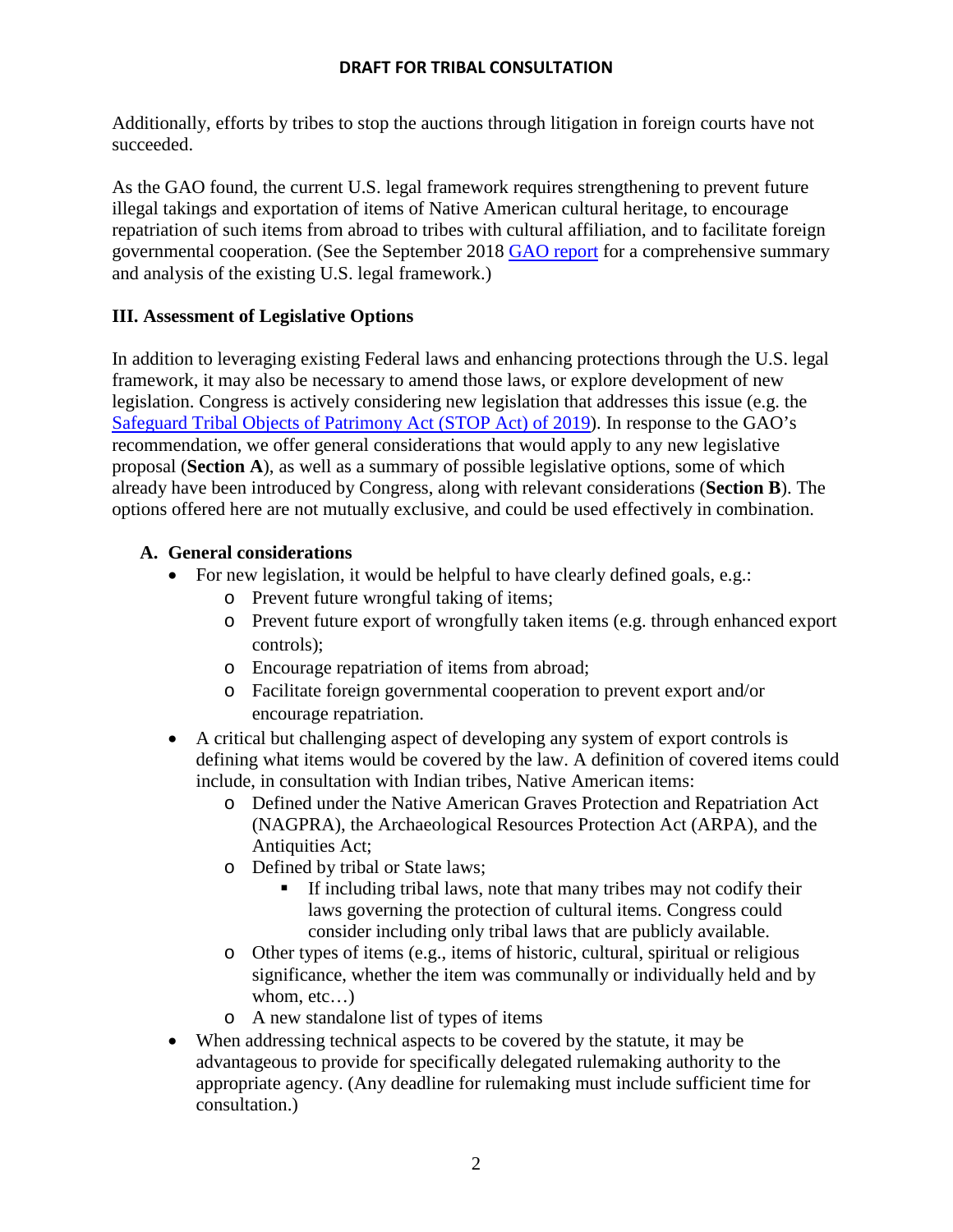- In tribal consultations conducted by DOI in 2016, and in ongoing discussions with tribal representatives, many tribes are concerned about maintaining confidentiality of information supplied by tribal authorities about sacred objects and other cultural items. Tribes may supply such information for the purposes of law enforcement, to obtain federal assistance with repatriation, for training and workshops, or for the development or implementation of rules. Protecting such information from disclosure (e.g., a FOIA exemption) is an important consideration for new legislation.
- A clear description of federal agency and tribal roles and responsibilities for implementation and enforcement would be helpful.
- Legislation could address the tools to facilitate the return of items to tribes (e.g., seizure and forfeiture, tax incentives).
- Legislation could address incentives to encourage voluntary return of items and could complement other measures (e.g. tax incentives).
- Legislation could identify methods and resources to ensure effective compliance and enforcement (e.g. border inspections, training for inspectors, customs officials, etc.). Ease of enforcement at the border is especially important.
- Any new legislation should consider and address the additional resources required (e.g. personnel, information systems, access to relevant expertise) by federal agencies and tribal governments for implementation. Additional resources required to implement new export controls, such as a national permitting system and additional enforcement expenses, could be significant.
- Compatibility with the 1970 Convention on the Means of Prohibiting and Preventing the Illicit Import, Export and Transfer of Ownership of Cultural Property ("the 1970 Convention"), existing implementing U.S. legislation, and the implementation of that Convention by other countries, is an important consideration. This could significantly affect the ability of other countries such as France apply their laws to control the importation of Native America items.
	- o Under Article 6 of the 1970 Convention, cultural property should be subject to an export certification (specifying that the export is authorized); without such a certification, exportation should be prohibited. (Convention on the Means of Prohibiting and Preventing the Illicit Import, Export and Transfer of Ownership of Cultural Property, art. 6, Nov. 14, 1970, 823 U.N.T.S. 231.)
	- o Article 7 (b)(ii) allows State Parties to seek recovery and return of illegally exported cultural property. The requesting party, however, has to provide documentation to establish a claim for recovery and return. (*Id*. art. 7 b.ii..)
	- $\circ$  Avoidance of potential 5<sup>th</sup> Amendment takings issues is important in drafting new legislation, taking into account relevant jurisprudence such as Andrus v. Allard, in which the Supreme Court found that regulations which prohibited the sale of lawfully obtained eagle and migratory birds, bird parts, nests, and eggs did not amount to a taking under the Fifth Amendment. (444 U.S. 51, 65, 1979). The Court reasoned that the sale prohibition eliminated only one "strand" of an entire "bundle" of property rights available to an owner (albeit the most profitable property right).
- New legislation could seek to mitigate potential impact on legitimate commerce in art markets. Legislation could encourage sale of legally and ethically acquired Native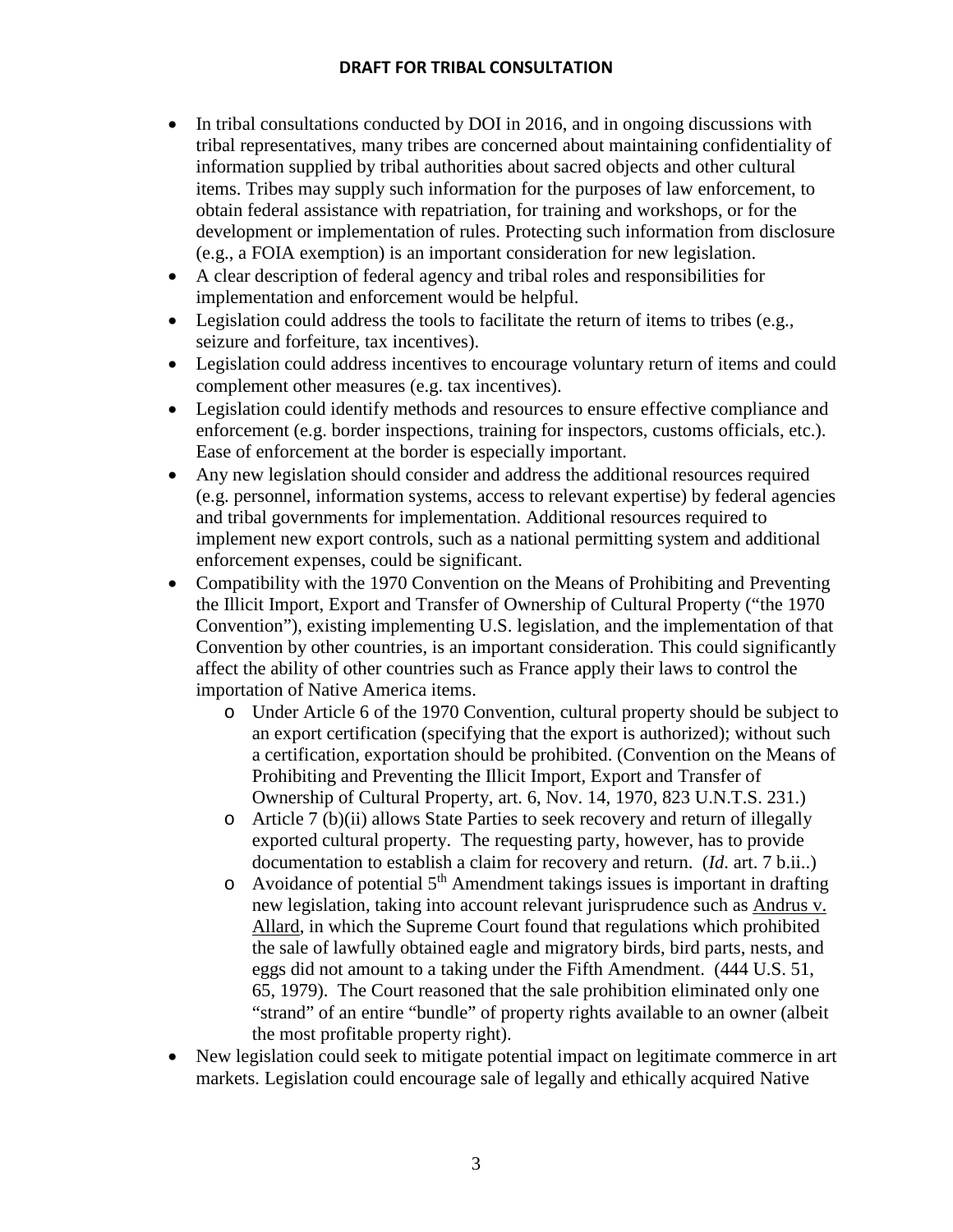American arts and crafts to enhance economic opportunities for Native American artists, including by developing foreign markets for American goods.

- New legislation could seek to improve collaboration with state and local governments to strengthen their laws to protect Native American cultural items.
- Lessons learned from analogous experiences in areas such as regulation of wildlife trade, control of arms and technology exports, and enforcement (including civil proceedings) of intellectual property rights such as trademarks and trade secrets, could inform new legislation.

# **B. Summary of Legislative Options**

## **Option 1: Prohibit export of items "obtained in violation" of existing domestic cultural property laws (e.g., NAGPRA/ARPA)**

New legislation could criminalize the knowing export or transport of Native American items "obtained in violation" of NAGPRA, ARPA, and/or the Antiquities Act. Items subject to this legislation would be defined by reference to the definitions in the existing statutes.

Legislation also could prohibit exports of cultural items obtained in violation of tribal law, analogous to the ARPA prohibition on trafficking of archaeological objects obtained in violation of state or local law. This would recognize the authority of each tribe to determine access to cultural resources. Additionally, the legislation could prohibit the export of goods taken from tribes in violation of 18 U.S.C. §1163, which provides criminal penalties for willful embezzlement and theft from Indian tribal organizations.

## *Considerations*

- Existing definitions of the categories of property protected under NAGPRA and ARPA are well known by the regulated parties. Generally, however, whether an object is protected under NAGPRA is determined in consultation with Tribes, which may be impractical when a border agent is faced with an exporter, and difficult to explain to foreign governments.
- While NAGPRA and ARPA already prohibit the "transport" of items obtained in violation of the statutes, for the most part, the laws do not explicitly prohibit "export." There is a concern about a presumption against applying laws extraterritorially unless the statute is explicit about Congress' intent to do so. This legislation could clarify the circumstances under which export is prohibited.
- This approach would not include an export certificate or permit requirement. Consequently, other countries' national laws to implement the 1970 Convention are unlikely to prohibit import of items prohibited from export from the United States using this approach.
- It often is difficult to prove that items were "obtained in violation" of NAGPRA and ARPA. For example, it often is difficult to prove that the items were removed from public or tribal lands as opposed to other lands (as required by ARPA), and that the objects at issue meet the respective definitions of archaeological resource (as required by ARPA to be over 100 years old) or qualify as sacred objects or objects of cultural patrimony (as required by NAGPRA). Further, some courts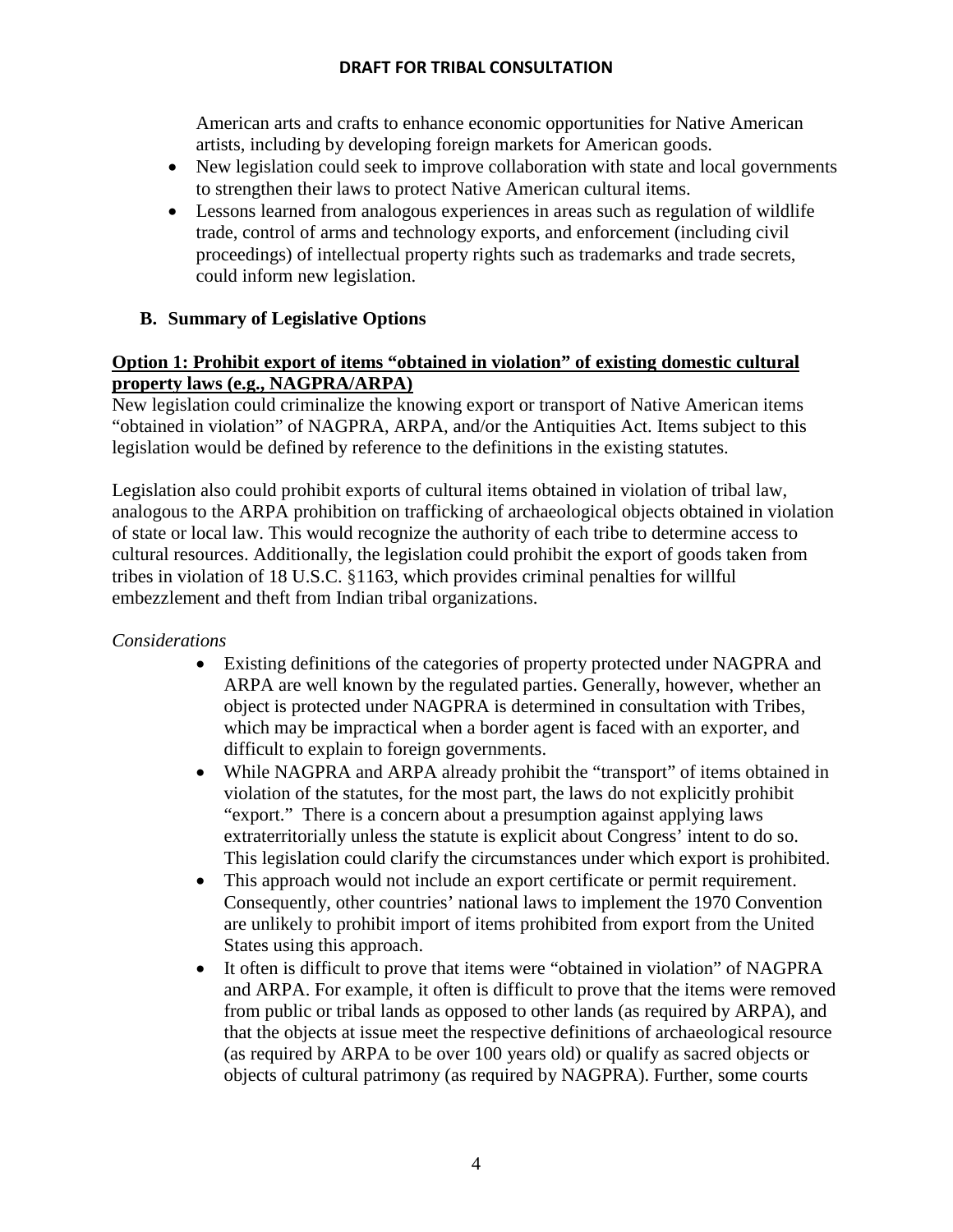have found that objects removed from federal or tribal land prior to the date of enactment of the applicable statute are not subject to the statute's requirements.

#### **Option 2: Prohibit export of Native American items except in compliance with permit**

Under this approach, a designated U.S. federal agency or commission would identify the types items protected under the statute. Items subject to the export prohibition without a permit could either be limited to the existing NAGPRA and ARPA definitions of cultural heritage, or include a broader list. Export of such protected items would generally be prohibited, although Tribes (and possibly museums) could get a permit to export the property for ceremonial purposes or for (temporary) exhibition in a museum or other cultural or educational use. The list could serve to designate cultural heritage of importance to the United States in the terms of Article 1 of the 1970 Convention. The permit could serve as the export certificate provided for under Article 6 of that Convention, provided it is drafted in accordance with the requirements of the Article. Additional criminal penalties would only apply to knowing exports of (or attempts to export) such items without a permit. Note that this is the general approach included in the 2019 STOP Act, as introduced.

## *Considerations*

- An export license or certificate scheme, consistent with the expectations of the 1970 Convention, would make it much more likely that other countries such as France would provide assistance with the repatriation of unlawfully exported items. Additionally, under a mandatory permitting scheme, a failure to obtain a required permit would in itself constitute a violation of law sufficient to trigger action by either the U.S. or the importing country, without the need to demonstrate a violation under another existing cultural protection law.
- Information provided through the permit application could improve governmental and public understanding of such things as the nature of the problem and patterns of trade in cultural heritage.
- If a commission were established to administer the permit system, membership could include representatives of federally recognized Tribes and individuals with an expertise in Native American culture, archaeology, and legal matters related to the trafficking of cultural items.
- A permit system based solely on an attestation from the shipper that the item was not taken in violation of NAGPRA/ARPA could pose challenges for law enforcement if new information comes to their attention. That fact that the item was issued an export permit could hamper or negate future criminal investigations and/seizures of the item.
- This approach would require a new permit system, which would impose significant administrative burden on the implementing agencies, as well as compliance costs on those seeking to export.
- Tribes living along U.S. borders may have members living in Mexico or Canada, and may routinely move cultural heritage across the border and back for ceremonial purposes. An export permit or certificate requirement could unduly burden those Tribes.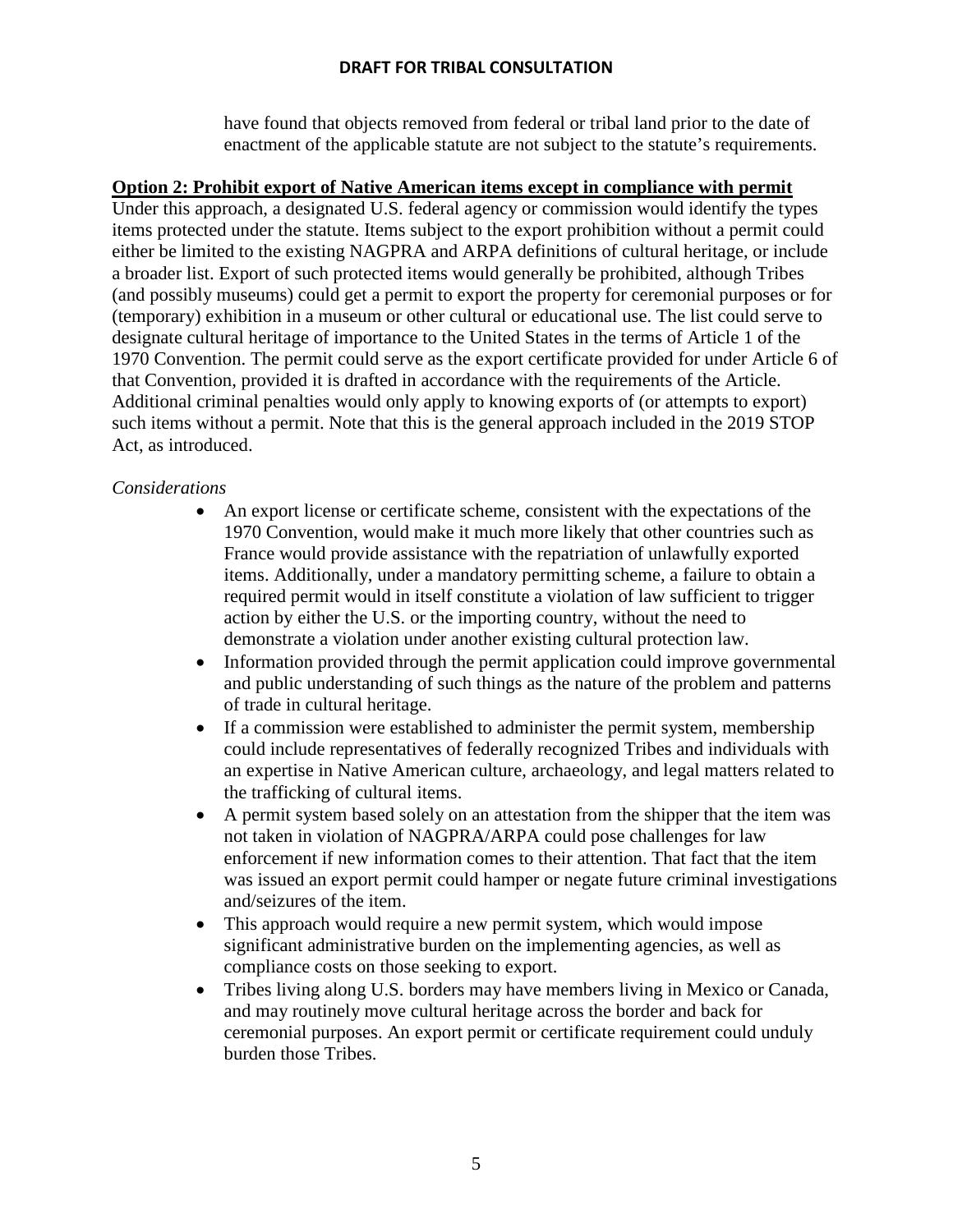- A new export prohibition and permit requirement could inadvertently impact the legitimate trade of Native American arts and crafts. This underscores the importance of clearly defining protected types of items.
- Examples of permit programs that could serve as models include:
	- o *Domestic*: Eagles/Eagle Parts (50 C.F.R. Part 22); USDA Plant Export [\(https://www.aphis.usda.gov/aphis/ourfocus/planthealth/sa\\_export/sa\\_for](https://www.aphis.usda.gov/aphis/ourfocus/planthealth/sa_export/sa_forms/ct_export_certificates_forms) [ms/ct\\_export\\_certificates\\_forms\)](https://www.aphis.usda.gov/aphis/ourfocus/planthealth/sa_export/sa_forms/ct_export_certificates_forms); USDA Animal Export [\(https://www.aphis.usda.gov/aphis/ourfocus/animalhealth/ veterinary](https://www.aphis.usda.gov/aphis/ourfocus/animalhealth/%20veterinary-biologics/ct_vb_import_export_products)[biologics/ct\\_vb\\_import\\_export\\_products\)](https://www.aphis.usda.gov/aphis/ourfocus/animalhealth/%20veterinary-biologics/ct_vb_import_export_products)
	- o *International models*: **New Zealand** [\[Projected Objects Act of 1975\]](http://www.legislation.govt.nz/act/public/1975/0041/latest/DLM432116.html), **Canada** [\[Cultural Property Export and Import Act of 1985](http://laws-lois.justice.gc.ca/eng/acts/C-51/) (R.S.C., 1985, c. C-51) and the corresponding [Regulations](http://laws-lois.justice.gc.ca/eng/regulations/C.R.C.,_c._449/) (C.R.C., c. 449) and [List](http://laws-lois.justice.gc.ca/eng/regulations/C.R.C.,_c._448/) (C.R.C., c. 448], and **Australia** [\[Protection of Movable Cultural Heritage](https://www.legislation.gov.au/Details/C2016C00902)  [Act of 1986](https://www.legislation.gov.au/Details/C2016C00902) (Fed. Reg. of Leg., C2016C00608) and the [Protection of](https://www.legislation.gov.au/Details/F2004C00105)  [Movable Cultural Heritage Regulations\]](https://www.legislation.gov.au/Details/F2004C00105).

## **Option 3: Require a declaration to export Native American cultural items**

Under this approach, anyone seeking to export a Native American cultural item from the United States would have to submit a written declaration in advance of the planned export describing the item and its provenance. It should be noted that this requirement is embodied in the STOP Act of 2019, though it has not, at this point, become law. The declaration could be added to a database accessible to agencies and Tribes, which could potentially stop illegal transports. Any effort or attempt to export or an item without submitting a declaration, would be a violation in and of itself that could trigger return of the object to the United States or inspection and seizure at the U.S. border. This requirement could potentially complement Option 1 and/or 2 described above. The declaration potentially could be drafted to comply with the certificate requirements of Article 6 of the 1970 Convention.

## *Considerations*

- As with Option 2, an important consideration is the definition of the types of items requiring declaration, and whether the types go beyond NAGPRA and ARPA.
- While this approach would require extra effort from the regulated community, and significant government and tribal resources to administer, it could be less burdensome to implement than a permitting program.
- Similar to a permitting program, the United States would not necessarily have to prove a violation of an existing law to repatriate an item. However, any legislation would need to consider that failure to declare may not be willful.
- Knowingly and willfully making a false statement in a declaration would also be an independent violation of existing law. (18 U.S.C. § 1001).
- A declaration requirement could have a deterrent effect on illicit trafficking.
- As with the permit approach, a requirement to disclose the nature and provenance of the item could also improve governmental and public understanding of the nature of the problem.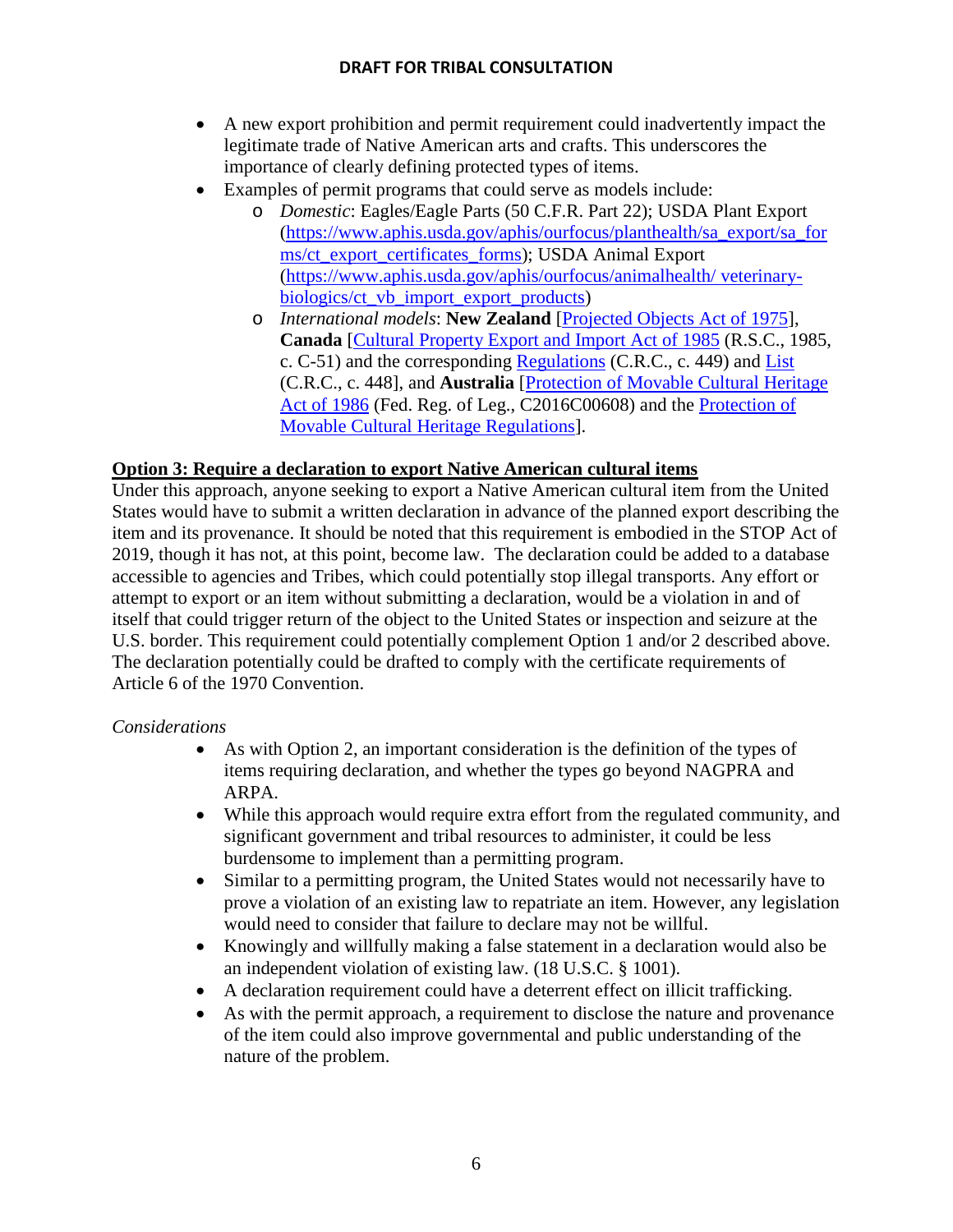## **Option 4: Strengthen existing domestic laws**

Rather than developing legislation focused on explicit export controls, another option would be to amend and strengthen existing domestic laws, for example, by increasing resources available for enforcement of domestic prohibitions and/or by increasing civil and/or criminal penalties, increasing statute of limitations, e.g. those in NAGPRA, ARPA, and the Indian Arts and Crafts Act.

#### *Considerations:*

- Could be achieved by passing new legislation, amending existing legislation, and/or administrative actions.
- Amendments also could update existing statutory definitions of cultural heritage; address burden of proof issues; and include Tribal cultural property laws for purposes of enforcement and imposition of criminal penalties.
- Could include assistance to Tribes to strengthen efforts to inventory, document, safeguard, and prevent theft of cultural resources, and to enhance enforcement of NAGPRA and ARPA on Federal and Indian lands.
- Could include resources to improve interagency law enforcement coordination and information-sharing
- Amendments could affirm NAGPRA and ARPA as general intent statutes.
- Less resource-intensive approach.
- May require amendments to multiple laws.
- Would not fully address limits identified in GAO report, and would not be consistent with the 1970 Convention.

## **Option 5: Support Tribes in strengthening their laws**

This option could be addressed through administrative actions, through separate legislation, or in combination with other legislative options. Tribal cultural property laws may go beyond the protections of NAGPRA and ARPA, and could be incorporated into a new system of export controls.

DOI, including the Bureau of Indian Affairs and the Office of the Solicitor, working in conjunction with the National NAGPRA program within the National Park Service, as well as the DOJ, DHS, and DOS, could provide technical assistance to tribes in promulgating these laws. Federally sponsored workshops could bring together tribal leaders, lawyers, and resource protection staff to share information and experiences developing and implementing tribal cultural property laws.

## *Considerations:*

- This approach would support the empowerment of tribes to be directly involved in the protection of their cultural heritage.
- Allows tribal cultural experts to assist in identifying what items do and do not require protection
- Promotes tribal sovereignty and self-determination.
- Tribes could address any concerns about sensitive cultural items that they routinely move across the border, and back, for cultural or ceremonial activities.